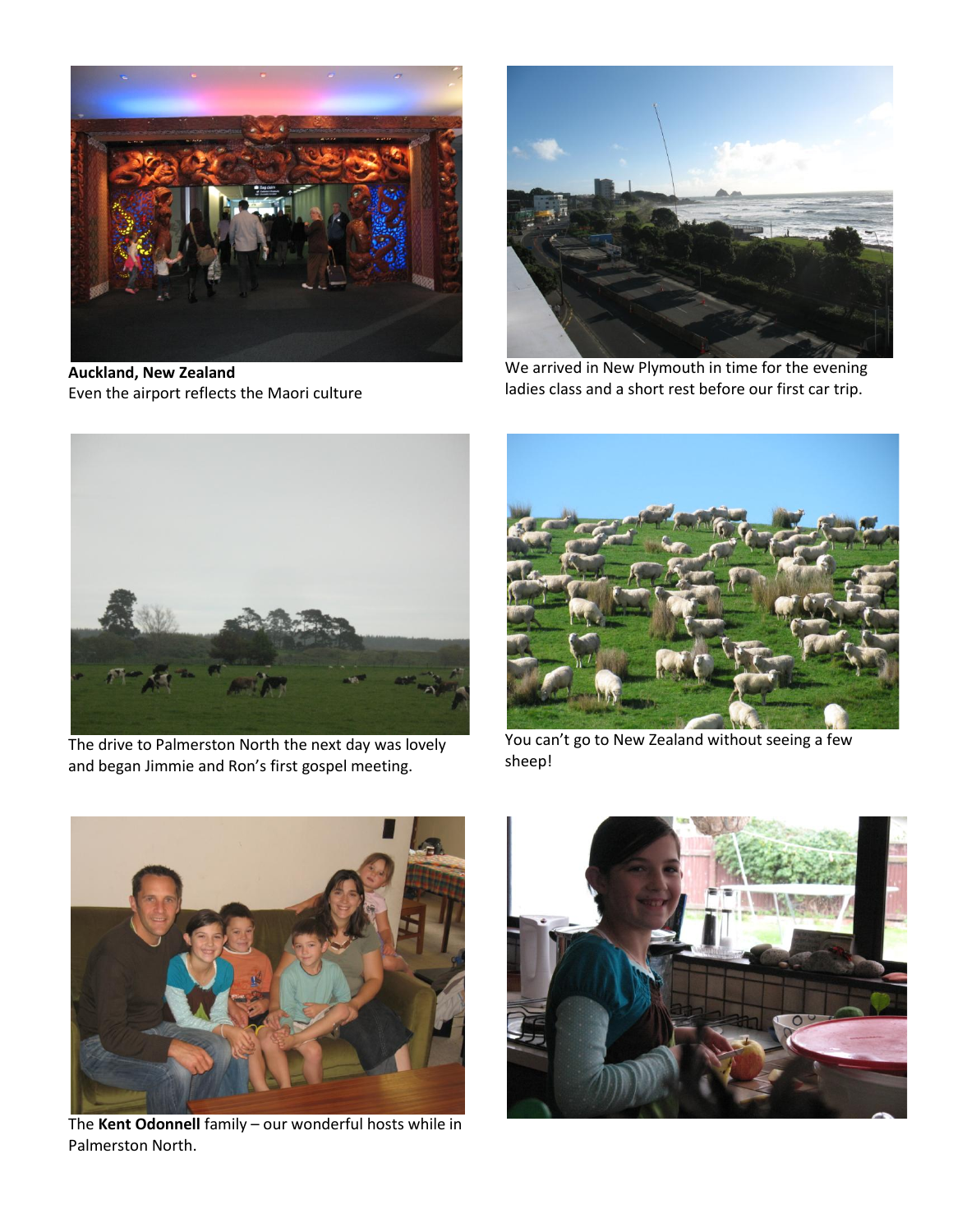

A black sand beach along the coast on our drive back to New Plymouth



We ran into many language differences, but none as funny as when Ron ordered coffee "with cream" at Mcdonald's - it arrived with whipped cream on top!



**Allan** and **Venna Fowell** gave us the use of their home and vehicle while in New Plymouth, even though they were in Tasmania at the time.



It either rained or was overcast for most of our week on the North Island of New Zealand, so we never got to see the elusive Mt. Taranaki. This glimpse behind Jimmie was the best view we got.